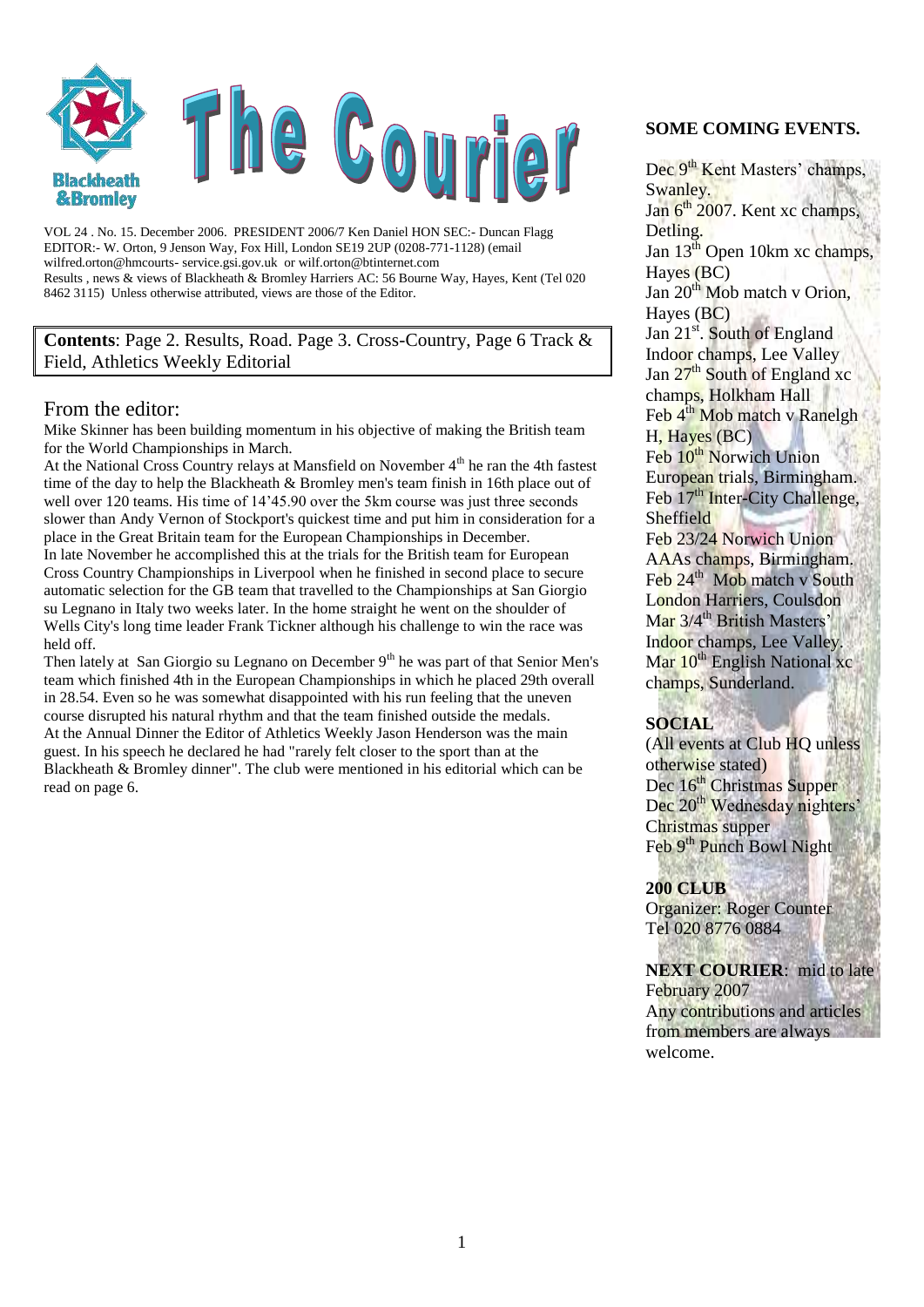# **The Courier December 2006. Results**

# Road.

## **Marathons & Half Marathons**

**September 24<sup>th</sup> Real Berlin Marathon.** 9231<sup>st</sup> W. Orton (3:55'45)

## **October 28th Beachy Head Marathon**

10 D. Hillyer (3:21')- 35. Andy Tucker (3:42')-45.Clayton Aves (3:45')- 83. Peter Burford (3:59')-120 Kate Pratten(4:06')-143 Martin Blunden (4:11')-147 Dennis Mehmed (4:11')-184.Terry Brightwell (4:17')-194. Matthew Newin (4:18')-201.David King (4:19')- 248. Peter Lovell (4:25')-396.Ray Bennett (4:47')- 402. David Lewis (4:48')-410. Bernie Bater(4:49')-455.Colin Poole (4:53')-457.Adrian Walters (4:53')-477. Justine Eastbury (4:56')-478.Richard Griffin(4:56')-567.Alison Jelly (5:07')

**October 29th Barnes Green Half Marathon**. 4. J. Thorpe (1:15'24)

**November 5<sup>th</sup> ING New York City Marathon.** 6590<sup>th</sup> M. Salmon (3:41'58) **December 3<sup>rd</sup> Luton Marathon.** 214. D. King (3:52'08)- 243. P. Rogers (3:57'20)- 315. D. Lewis (4:13'39)-349. R. Bennett (4:22'35) **December 3rd Singapore Marathon.** M. Steinle GB (3:16)

**Other distances**

**September 3rd. Moray 10km.** G. Muray (63'58)

## **October 21st. Nike ERRA National 6 stage road relays, Sutton Park, Suton Coldfield.**

Mens'  $17^{th}$  place team.  $\{1^{st}$  leg. J Atkinson (18'07)- 2. J. Mills (18'36)- 3. J. Poole (18'53)- 4. M. Steinle (17'50)- 5. A. Gibbins (19'13)- 6. P. Tucker (18'58)}. Womens' 4 stage relay.  $31<sup>st</sup>$  team. {1. J. Butler (15'44)-2. B. Proctor (16'.08)- 3. S. Henry (16'.21)- 4. F. Green}

**October 15th Cabbage patch 10 miles, Wimbledon.** 6. M.Skinner (49'46)

**October 22<sup>nd</sup> Gillingham Hilly 7.5m** 70. C.Woodcock (54'08) (1<sup>st</sup> in O60 cat)

**November 19th Brookes Brighton 10km.** 256.T.Simmons (40'36/*40'29*)- 382. J. Bailey (43'07/*42'00*)- 869. J.Jennett (49'01/*48'07*)

**November 26th. Leeds Abbey Dash 10km** G. Murray m70 (1:07'48).

**December 10th Swanley Xmas Caper** 1. Peter Tucker *Ravensbourne School Runners* (22'25)- 14. Amy Smith (26'21)- 79. Kate Pratten (31'13)- 81.Clare Lodwig (31'26)- 112.Rhiannon Lloyd (33'06)- 214. Ramon Saiz (37'45)-287. Abbie Jacobs (39'56)

**December 10th Hogs Back, Artington, Guildford.** 438. P. Cobbett (mv60) (1:05'47)

## **Walking events**

**November 4th Surrey Walking club Alec Potton 7 mile champs.** 5. P. Hannell (1:06'54)- 7. S. Lightman (1:11'.04)- 9. N. Simmons (1:11'04)- 13. D. Hoben (1:17'03) Handicap positions. 1. P. Hannell- 3. N. Simmons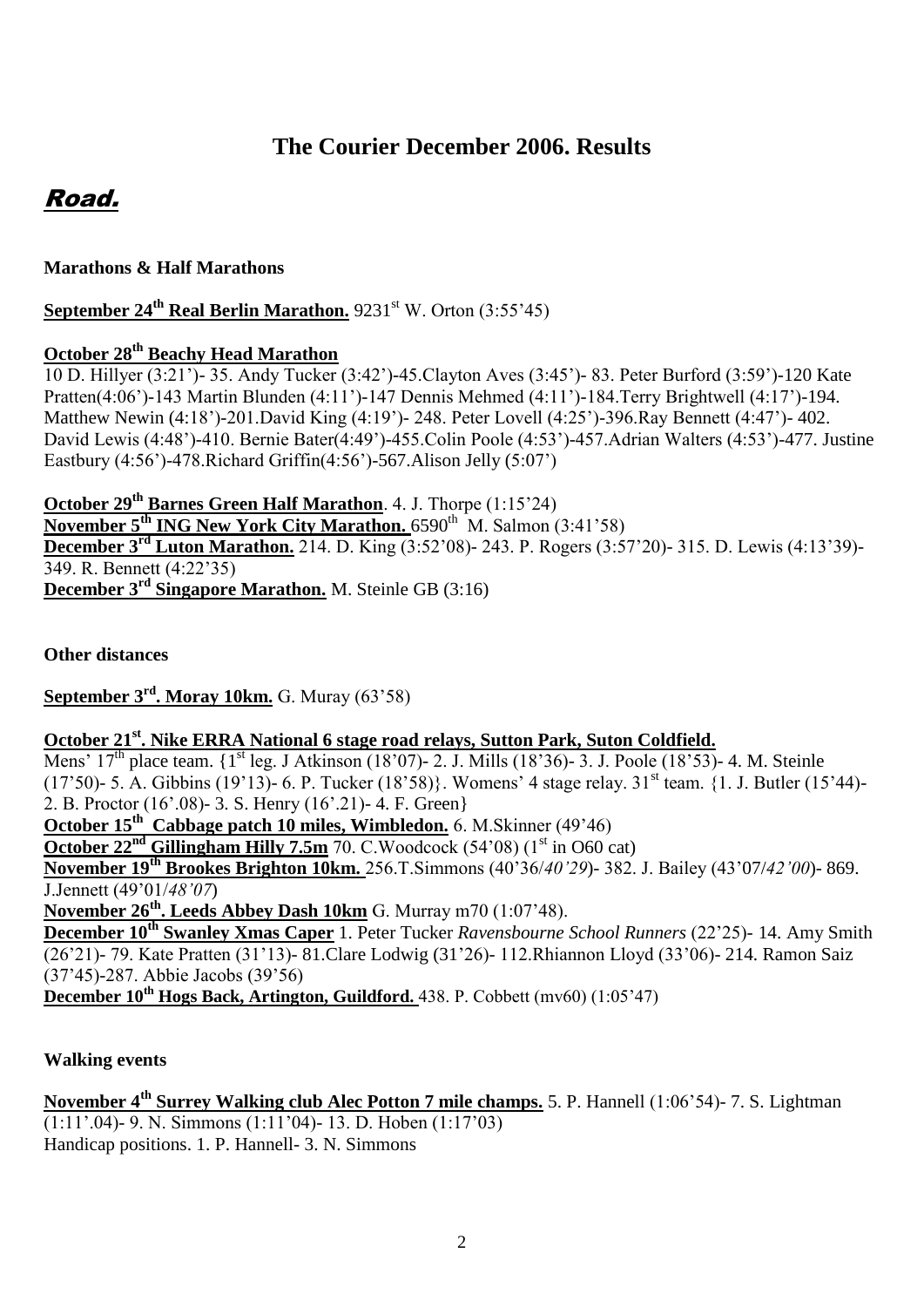# Cross Country

### **October 28th. Kent County Athletics Cross Country League, Somerhills Park, Tonbridge.**

Senior men. 10,000m. 2. J. Atkinson ((31'3)- 11. P. Tucker (32'59)- 24. D. McKinlay (34'16)- 45. N. Humphreys (37'09)- 60. M. Ellison (38'02)- 69. B. McShane (34'48)- 76. R. Hall (39'16)- 82. G. Coates (39'53)- 98. N. Barber (41'35)- 108. R. Cliff (42'30)- 137. S. Eccles (46'24*). Team 4th with 144 points*. U20 men 7,000m. 4. J. Vintner (20'56)- 9. A. Atkinson (23'08) ;U17 men. 2. A. Littlefield (20'13)- 10.A.Cliff (21'32)- 15. S. Simpson (22'13)- 17. C. Ward (22'19)- 19. T. Andrew (22'32)- 32. C. Fraser (25'15). 6th with 27 points.;U15 Boys 3,500m. 4.S.Cavey (17'32)- 6. P. Sesemann (18'07)- 8. A.York (18'10)- 10. H. Kurtyanek (18'38)- 13. R. Braden (18'56)- 22. J. Ayisi (20'36) *team 5th with 18 points*. ; U13 boys 3,000m. 10. G. Gregory (14'59)- 30. G. Proctor 16'18)- 39. S. Jackson (16'52)- 43. T. Scott (17'31). *Team 4th with 79 points.* Senior Women. 5000m 1. J. Butler (21'48)- 4. B. Proctor (23'05)- 7. B. Clayton (23'49)- 10. F. Green (24'17)- 13. V. Mitchell (v) (24'44)- 19. E. Fisher (25'55)- 30. A. MacDonagh (v) (27'06)- 36. K. Philip (27'25)- 47. A. Cilia (v) (28'26)- 57. C. Jones- Baldock (29'29) 11th with 12 points ;U17 women 3,500m. 8. C. Chambers (22'48) ; U15 girls. 3,000m 1. D. Critchley (14'37)- 2. M. Fewster (14'58)- 5. S. Gordon (15'49)- 7. J. Saville (16'02)- 12. K. Galley (16'40)- 14. G. Naessens (16'53)- 18. A. Mitchell (17'11) 5th with 8 points. ;U13 girls 2,500m. 9. H. Cook (13'03)- 11. G. Chew (13'20)- 16. N. Carney- Holland (13'38)- 24. K. Leonard (14'26)- 25. H. Starling (14'46) 3rd with 36 points.

**October 28th UK Cross Challenge, Sennelys Park, Birmingham.** Sen Men. 5. M. Skinner- Sen Women. 52. E. Bugler- U20 men 12. J. Poole.

**November 4th Horizon League cross country championships, Indianapolis**. 8km. 1. S. Overall (Butler University) (24'53.70)- 8. A. Rayner (26'09.35)

#### **November 4th Mass Mob Match at Ranelagh**

31. N.Humphreys (46'52)- 33. A.Cliff J (47'02)- 54 G.Cook V (49'23)- 70 G.Coates V (50'35)- 80. B.Bater V (51'26)- 111. R.Drake (53'38)-112 R.Brown V (53'47)- 115 N.Barber V (53'55)-123. R.Cliff V (54'17)- 144. D.Ko J (55'52)-148. M.Cronin V (56'13)- 168.A.Lawes V (59'04)-175 S.Eccles V (59'36)- 183. Ms.A.McDonough (1:00'22)- 188. B.O'Gorman V (1:00'51)- 201. T.Pontifex V (1:02'16)- 211. M.Gasson V (1 :03'55)- 213. A.Edwards V (1:04'19)- 214. Ms C.Jones-Baldock (1:04'24)- 219 Ms. A.Cilia (1:05'48)- 225 J.Jennett V (1:07'36) *Blackheath & Bromley finished 5th with 2324 points Winner John Macfarlane THH (41'39)*

## **November 4th English National Cross Country relay championships- Berry Hill Park, Mansfield**

 $16<sup>th</sup>$  team Blackheath & Bromley 'A' Team{1<sup>st</sup> leg Jaime Atkinson (15'23/19th)- 2. Michael Skinner (14'45/ 2nd)- 3.Alex Gibbins (16'16/9th)-4. Peter Tucker (16'41/16th)}- Blackheath & Bromley 'B' Team Dave McKinley (16'49/72nd)- Daniel Ryan (17'39/77th)- Jon Thorpe (16'56/65th) Richard Hall (18'43/66th) Under 15 Girls 10<sup>th</sup> BBHAC"A" Team {4.Amy Dematos (7'12.55)-13.Sophie Gordon (7'48.55)- 10.Danielle Critchley  $7'28.00$  = (22'29.10) Under 15 Girls "B"Rebecca Smith  $40^{th}$  /(7'50.65)- Sophia Maslin 36<sup>th</sup>  $(8'01.85)$  -Jess Saville26<sup>th</sup>/(7'48.00) Team 26th out of 67 (23'40.50) Under 13 Boys George Gregory 25<sup>th</sup>/  $(7'34.80)$ - Tom Scott 38<sup>th</sup>/(8'24.40)- Gregory Proctor31<sup>st</sup>/(8'04.05) Team 31st out of 52 (24'03.25) Under 15 Boys "A" Andrew York  $36<sup>th</sup>$  (6'53.40)- Hector Kurtyanek  $46<sup>th</sup>$ /(7'19.05)- Philip Sesemann  $36<sup>th</sup>$ /(6'50). Team  $\frac{1}{36}$ th out of 71 (21'02.95) Under 15 Boys "B" Julian Ayisi 57<sup>th</sup>  $(7'07.050$ - Ross Braden 56<sup>th</sup>  $(7'23.50)$ -William Andrew  $69^{th}/$  (8'36.10) Team69th out of 71 (23'06.65) Under 17 Men Samuel Simpson 50<sup>th</sup>/(10'10.95)- Alex Bruce-Littlewood (9'47.15)- Cameron Ward  $29^{th}$ /(10'26.75). Team  $29^{th}$  out of 56(30'24.85) Junior Men "A"James Poole 8<sup>th</sup>  $/(9'07.35)$ - Danny Brewer12th  $/(9'36.30)$ -Andrew Conway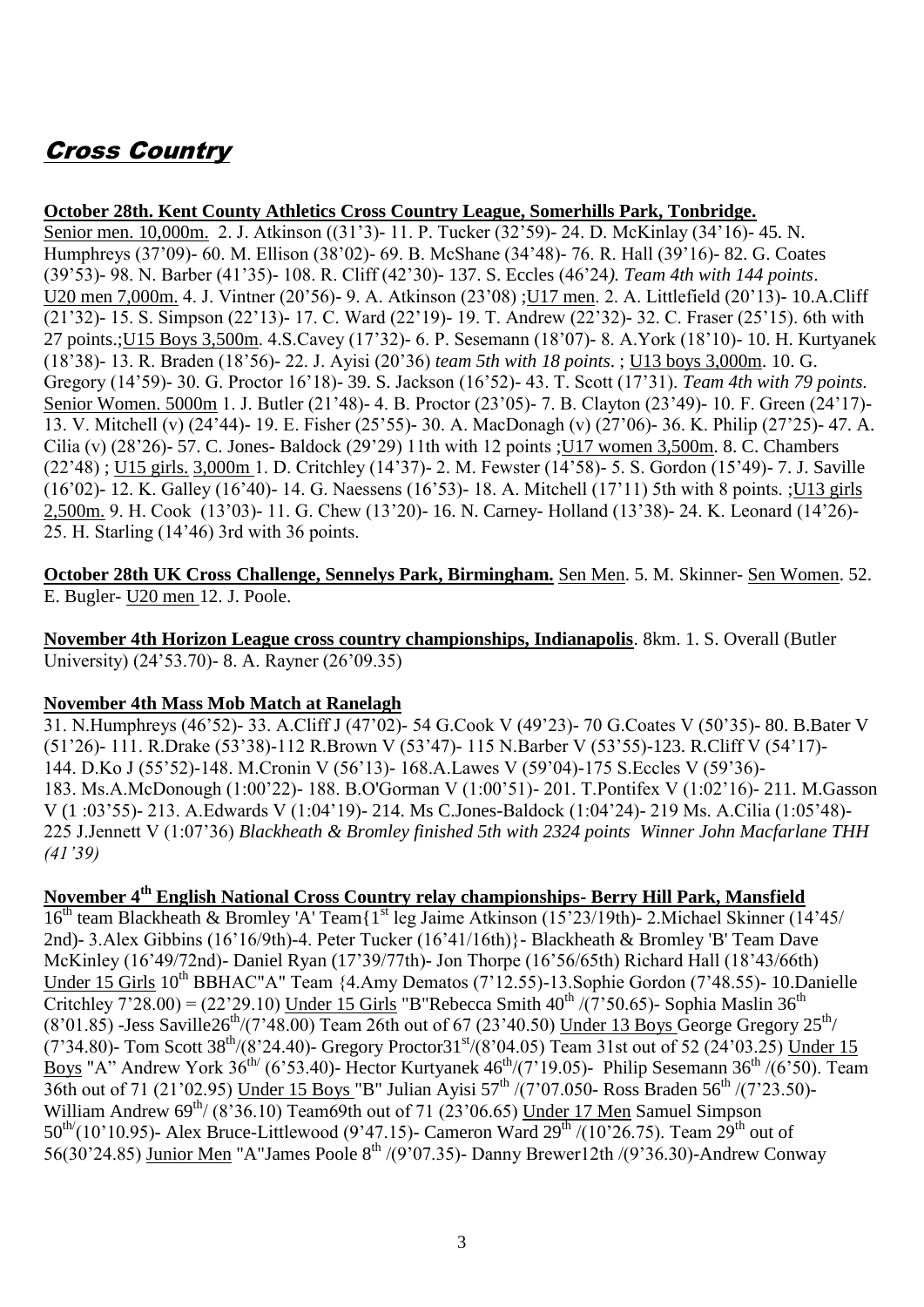29<sup>th</sup>/(10'21.55) Team 29th out of 51 (29'05.20) Junior Men "B" Jon Vintner 61<sup>st</sup>/(10'06.75)- Richard Daniel  $52^{nd}/(10^{3}17.15)$ - Richard Davies  $46^{th}/(10^{3}33.05)$  Team 46th out of  $51(30^{3}56.95)$  Senior Women 3K  $40^{th}$ Shavaun Henry (11'10)- 36<sup>th</sup> Fran Green (11'40)-23<sup>rd</sup> Jennie Butler (10'50) Team  $23^{rd}$  (33'41)

### **London Colleges League, Wimbledon**.1.B.Proctor (St Mary's College) (18'08)

## **November 19th BMC Cross Country Classic 4km, Bristol** 12. S.Henry (15'02)

**November 18th Kent League, Danson Park** Sen Men. 7. P. Tucker (31'28)- 9. A. Gibbins (31'37)- 19. J. Thorpe (32'25)- 25. N. Ayres (33'32)- 30. E. Prendergast (34'18)- 31. N. Humphries (34'32)- 34. N. Ayrton (34'45)- 67. S. Hough (36'41)- 71. I. Taylor (36'50)- 72. M.Hill (36'52)- 77. M.Ellison (37'13) U20 men 7,000m. 7. J. Vintner (22'47)- 8. R. Daniel (23'01)- 9. R. Davies (23'03)- 13. J.Cornish (24'03).U17 men.5000m 2. A. Littlefield (21'31)- 12. A. Cliff (23'08); U15 boys 3000m. 4. S. Cavey (15'42)- 6. A.York (16'03)- 8. P.Sesemann (16'29)- 19. H.Kurtyanek (17'39)- 23. J.Clack (18'02)-31. J. Halls (19'56) U13 boys.3000m 11. R.Yates (16'.11)- 26. A.Moore (17'13)- 27.G.Proctor (17'20)- 31. S.Jackson (17'42)- 39. T. Scott (18'47): Senior women 5,000m 6 Fran Green (25'02)-11 Bella Clayton (25'58)-17 Viv Mitchell (26'59). 2nd Team-18 Ella Fisher (27'20)-20 Lisa Page (27'32)-22 Kate Pratten (27'42)-25 Clare Lodwig (28'01)-26 Kirsty Philp (28'05)-34 Annie McDonough (28'35)-49 Anne Cillia (30'00)-53 Tara Emery (30'38)-64 Justine Eastbury (33'00) U17 women.3,500m 2. R. Taylor (20'09)- 7. S. McClellan (21'09);U15 girls 3,000m. 2.D.Critchley (15'40)- 3. M. Fewster (16'06)- 7. K. Galley (16'54)- 8. S. Gordon (16'56)- 9. J. Saville (17'02)- 13. R. Smith (17'16)- 20 A. Mitchell (18'06) team 1<sup>st;</sup> U13 girls.2,500m 8. G. Chew (13'17)- 9. H. Cook (13'18)- 23. K. Leonard (14'33)- 24. H. Starling (14'42). *team 3rd 40 points* 

## **November 25th UK Cross Country Challenge, Sefton Park, Liverpool.** 2. M.Skinner (31'22)

**December 9<sup>th</sup> European Cross Country Championships San Giorgio su Legnano** 29<sup>th</sup> Michael Skinner *4th scorer Great Britain* (28'54)

**December 9th Kent Vets Champs, Swanley**. Men 50.9500m. 1.A.Camp (35'07)- 2. T. Soutar (35'47)- 3. G. Coates. Men 40. 5. N.Ayrton- 16. M.Watling- 25. I. Taylor- 32. M. Jones. Women 35 5. B.Davey- 9. M. Porritt-10. L.Page- 15. A.Taylor- 21.C. Robinson Women 45. 3. A.McDonough- 10. A.Cilia- 15. A.Jelly

### **Bennett Cup Events**

*The clock time and net time (in italics) of each athete is given with handicap points and position, unless finishing in the top 20 in handicap(signified by \* against name), in which case handicap details are shown under leading handical placings.* 

#### **Club 10 mile cross-country championship**

1. J.Atkinson (*55'53*/1:01'53){44th /17 pts} -2 P.Tucker (*53'19*/1:01'54){26th/35}- 3 J. Thorpe (*53'08*/1:04'28) {24th/37} - 4 D. Hillyar \*(1:05'21)-5 N. Humphreys\*(1:06'04)- 6 E. Prendergast (*55'15/*1:08'00){39th/22} -7 A. Cliff (*53'03*/1:08'08){22nd /39}- 8 M. Ellison\* (1:09'18) -9 G.Cook\* (1:09'20)-10 Ms J. Butler\* (1:09'32) - 11 S. Hough (*54'27*/1:11'02){35th /26}- 12 S. Pairman\* (1:11'45)- 13 G. Williams\* (1:11'48) -14 I. Taylor (*53'49*/1:11'59) {31st/30}-15 M. Jones\*(*52'53/*1:12'48){20th /41}-16 G. Coates (*52'58*/1:12'53){21st/40}- 17 C. Gentle\*(1:14'57) -18 A.Tucker (*55'29*/1:15'49){41st /20}-19 S. Lloyd\* (1:17'01) -20 B.Bater (*58'14*/1:17'24){51st /10}- 21. T. Sutton (*53'56*/1:17'26){32nd/29}-22 Ms R.Taylor\* (1:17'31) -23 R. Minting (*58'37*/1:17'47) 54th/7} - 24 J. Cornish (*1:03'27*/1:18'27) {59 th/2} -25 W. Slack\* (1:18'34)- 26 D. Ko (*53'07*/1:18'37) {23rd/38} -27 N. Barber (*55'40*/ 1:18'40) {42nd/19} - 28 R. Cliff (*53'23*/ 1:18'43) {27th/34} -29 C. Pike (*55'43*/ 1:18'48) {43rd/18} - 30 R. Penfold (*55'00*/1:19'00){38th/23}-31 J. Bailey\* (1:19'01)- 32. Ms V. Mitchell (*53'34*/1:19'04) {29th/32}-33 M. Skelly (*55'23*/1:19'28) {40th/21}- 34 B. Clayton (*56'48*/ 1:19'53)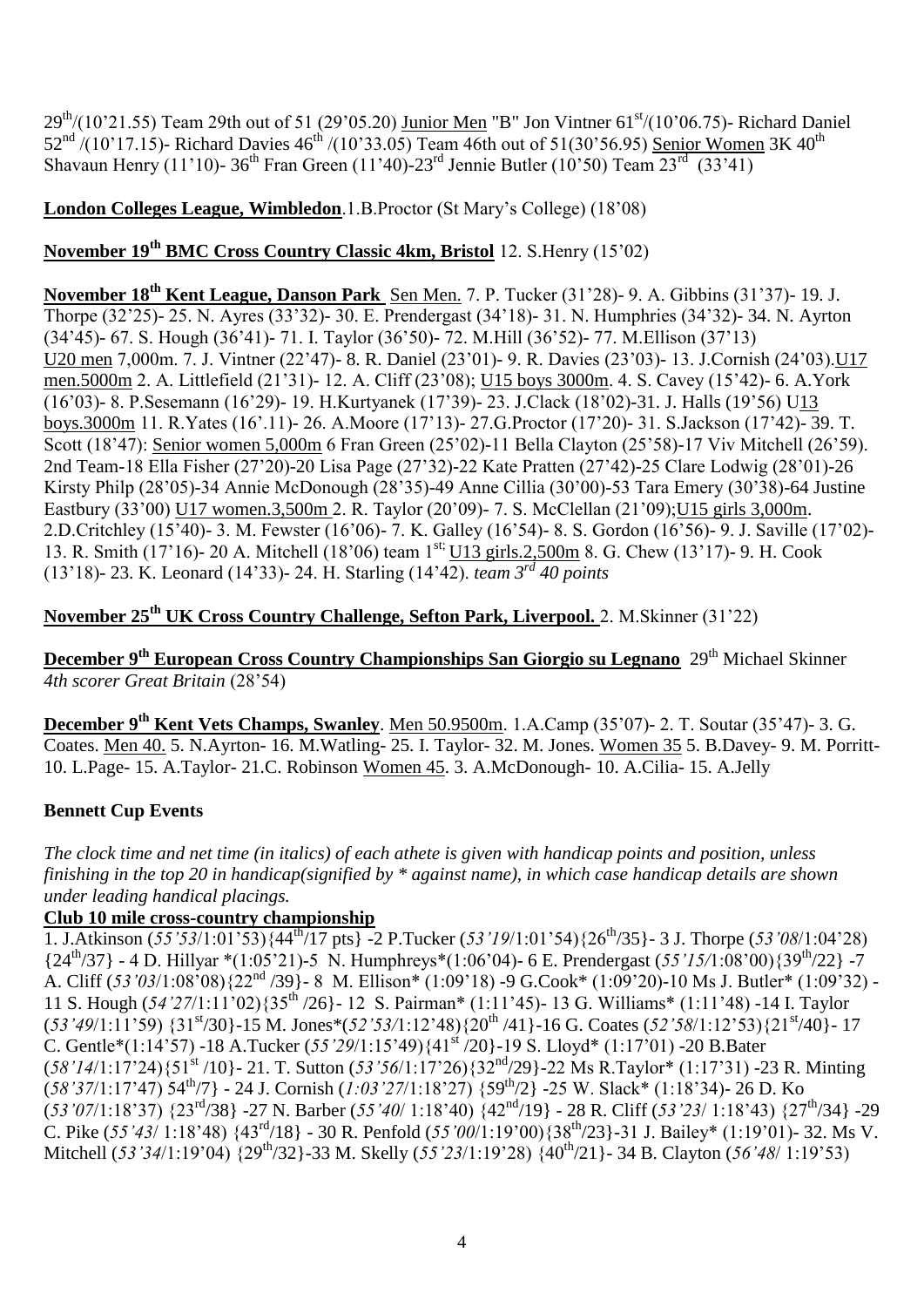{46th/15} -35 R. Brown (*57'58*/1:20'13) {50th/11} - 36 Ms K. Pratten\* (1:20'44) -37 M. Cronin (*53'18*/1:20'48) {25th/36}-38 J. Phelan (*55'57*/1:22'12) {45th/16} - 39 M. Blunden (*54'53*/1:22'23) {37th/24} - 40 Ms C. Lodwig\* (1:23'08)- 41 P. Burford (*1:01'05*/1:23'10) {55th/6}-42 Ms E. Fisher\* (1:24'06)- 43 D. Carton (*56'51*/ 1:24'21) {47th/14} -44 A. Lawes (*1:03'25*/ 1:24'25) {58th/3} -45 G. Cooper (*54'32*/ 1:25'02) {36th/25} - 46 T. Delahoy\* (1:26'16) -47 A. Richard (*58'18*/1:26'18) {53rd/8}- 48 M. Newins (*1:01'53*/ 1:26'53) {56th/5}- 49 Mrs A. Cook\* (1:27'00)- 50 W. Orton (*58'14*/ 1:27'54) {52nd/9}-51 A. Pontifex (*54'26*/ 51'28) {34th / 27}- 52 A. Grace (*53'59*/ 1:28'54) {33rd/28} -53 Ms A. Cilia\* (1:29'03)- 54 T. Brightwell (*1:04'29*/1:29'44) {60th /1} -55 Ms C. Jones-Baldock (*57'07*/ 1:30'27) {48th / 13} -56 I. Swatton (*53'28*/ 1:30'43) {28th/33} - 57 Ms R. Lloyd\* (1:32'45) -58 M. Compton (*1:02'32*/ 1:33'12) {57th/ 4}- 59 Ms J. Eastbury (*53'39*/ 1:33'49) {30th / 31} -60 C. Illingworth (*57'30*/ 1:39'55) {49th /12} -61 B. McShane1 DNF-62 B. Wetherilt DNF -63 Ms S. Fletcher 1 DNF -64 S. Gardner 1 DNF

#### Handicap leading places

1. Ms A.Cilia (48'13){60}– 2. Ms R.Lloyd (49'20) {59}- 3. Ms K.Pratten (49'34){58}- 4 N. Humphreys  $(49'39)\{57\}$  - 5 G.Cook  $(49'45)\{56\}$  – 6. Ms R.Taylor  $(49'56)\{55\}$  –7. W. Slack  $(50'09)\{54\}$  - 8. Ms E. Fisher (50'16){53}- 9. C.Gentle (50'57){52} -10. S. Lloyd (51'01){51}-11 G.Williams (51'28) {50}-12. J. Bailey (51'31){49}-13 Ms J. Butler (51'37){48} -14 D.Hillyar (51'51){47}- 46 T. Delahoy (51'56){46}-12 S. Pairman (52'10){45} -8 M. Ellison (52'13){44} –18. Ms C.Lodwig (52'18){43} -19 Mrs A.Cook (52'40){42} -20. M.Jones (52'53){41}

### **December 23rd Christmas yacht handicap 5 miles, Hayes**

1.Dick Griffin (40'20/*21'25*){60}- 2. Peter Long (55'13/*22'41*){59}-3. Ron Chambers (60'54/ *23'09*){58}- 4 Mike Salmon (37'52/*24'07*){57}- 5 Ken Daniel (33'14/*24'09*){56}- 6 Joe Clare (47'28/*24'13*){55}- 7 Sophia Maslin (39'45/*24'30*){54}- 8 Dave McKinlay (31'20/ *24'35*){53}-9 John R Turner (39'23/*24'38*){52}-10 Michelle Fewster (37'24/*24'39*){51}-11 Mick Jones (33'50/*24'40*){50}-12 Alex Littlewood (30'16/ *24'41*){49}- 13 Jon Thorpe (30'12/*24'57*){48}-14 Peter Burford (36'34/*24'59*){ 47}-15 Simon Lloyd (36'11/ *25'01*) {46}-16 Brian Power (39'49/*25'04*){45}-17 Bernie Bater (34'56/ *25'11*){ 44}-18 David Beadle (35'29/ *25'14*){43}-19 Justine Eastbury (43'52/*25'17*){42}- 20 Eamonn Prendergast (31'43/*25'18*){41}- 21 Alison Jelly (49'08/*25'18*){40}-22 Trevor Delahoy (40'20/*25'25*){39}- 23 Andy Tucker (35'18/*25'28*){38}-24 Barry Fisher (40'56/*25'31*){37}- 25 Andy Edwards (45'38/*25'33*){36} - 26 Alastair Cliff (32'37/*25'37*){35}- 27 Amy DeMatos (39'32/*25'37*){34}-28 Graham Coates (34'57/ *25'47*){33}-29 Jim Bailey (37'55/*25'50*){32} -30 Bob Cliff (37'36/*25'51*){31}- 31 Carolina Jones Baldock (42'07/*25'52*){30}-32 Will Slack (37'46/*25'56*){29}- 33 Rhiannon Lloyd (44'02/*26'07*){28}- 34 Dave Lewis (41'45/*26'10*){27}-35.Dan Ryan (31'31/*26'11*){27}- 36 Tony Pontifex (42'10/*26'15*){25}-37 Viv Mitchell (38'18/*26'33*){24}-38 Fran Green (37'24/*26'39*){23}- 39.Jennie Butler (34'19/26'39) {21}- 40 Steve Pairman (35'30/*26'50*){20}- 41.Gary Williams (35'31/*26'51*){19}-42 Gary Cook (34'00/26'55){18}- 43 Steve Hough (34'40/*26'55*){17}- 44 Chris Pike (38'35/27'00){16}- 45 Andy Lawes (39'08/*27'03*){15}-46.Amy Mitchell (42'34/*27'04*) {14}- 47 Phil Mitchell (41'22/*27'07*){13}- 48 Richard Hall (35'26/*27'11*){12}- 49 Angela Cook (42'24/*27'14*){11}-50 Stuart Littlewood (gst) (38'47/*27'27*){10}-51 Neal Humphreys (31'32/27'32){9}-52 Kate Pratten (39'52/*27'32*){8}- 53 Peter Lovell (46'25/*27'45*){7}-54 Rob Brown (38'38/*27'58*){6}-55 Anne Cilia (43'16/*28'01*){5} -56 Clare Lodwig (41'45/*28'45*){4}- 57 Mike Cronin (41'36/*28'46*){3}- 58 Martin Longstaff (45'10/*29'05*){2}-59 Darren Ko (40'44/*29'54*){1}- 60 Mark Ellison (36'58/*29'58*){1}-61 John Copley (46'49/*30'09*){1}- 62 Marcus Luck (gst) (48'28/*30'48*)- 63 Dave King (39'33/*30'53*) {1}- 64 Paul Hills (gst) (40'47/ *31'02*) -65 Danielle Critchley (44'10/*33'20*){1}